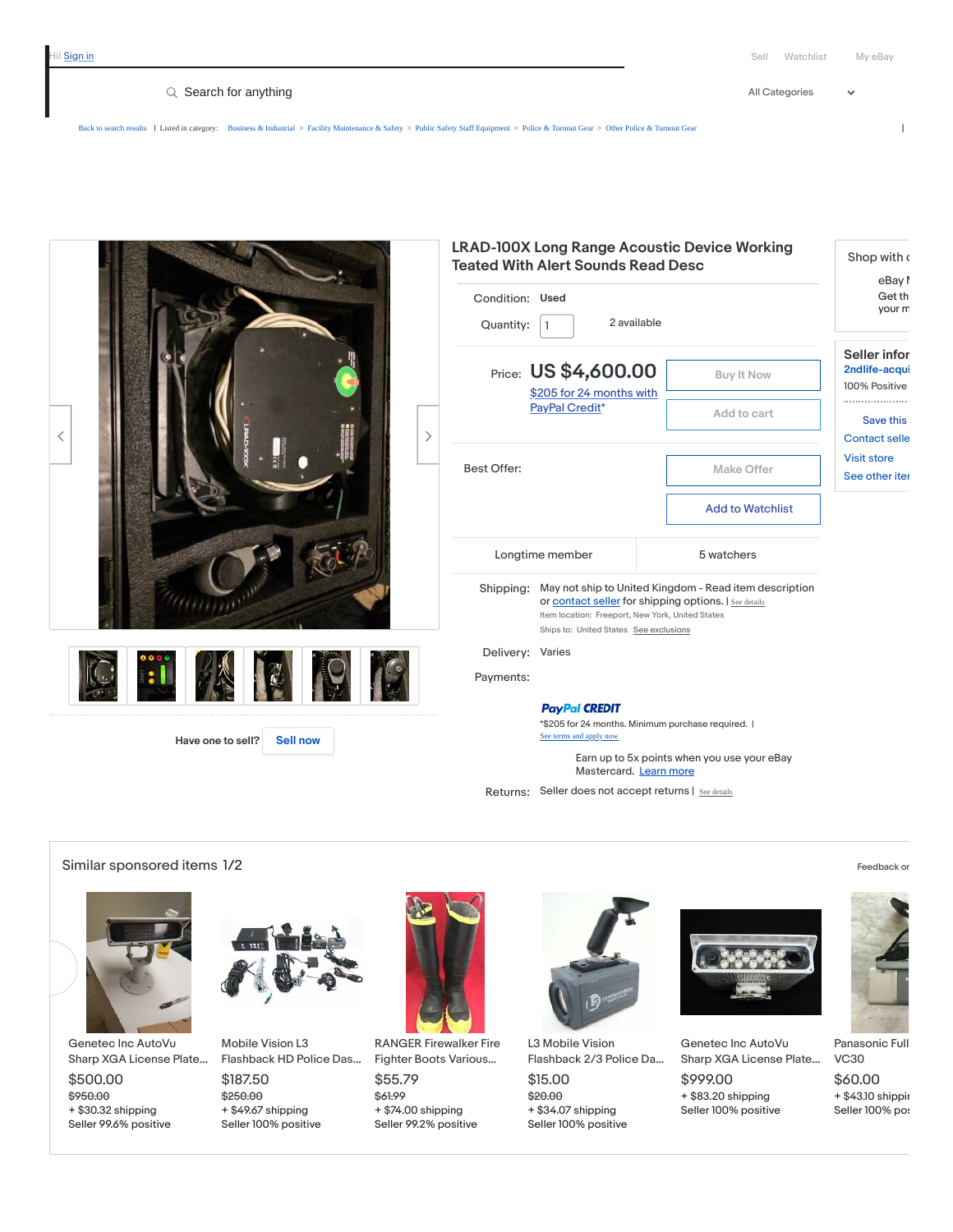## Related sponsored items 1/2 [Feedback](http://qu.ebay.com/survey?srvName=merchandising+%28merch1%29&extparam=pageid%3d2047675%26plmtid%3d100008) or  $\blacksquare$



LRAD-100X Long Range Acoustic Device Working. Condition is "Used". Shipped with UPS Ground. 2 battery's Microphone charger and

These have sounds programmed in them, has the lrad alert also. Fast free shipping Continental USA only no PO Boxes

This can only be shipped in the USA,

The International Traffic in Arms Regulations (ITAR) and the Export Administration Regulations (EAR) are two important United States  $\epsilon$ manufacturing, sales and distribution of technology. The legislation seeks to control access to specific types of technology and the asso

# Explore more sponsored options: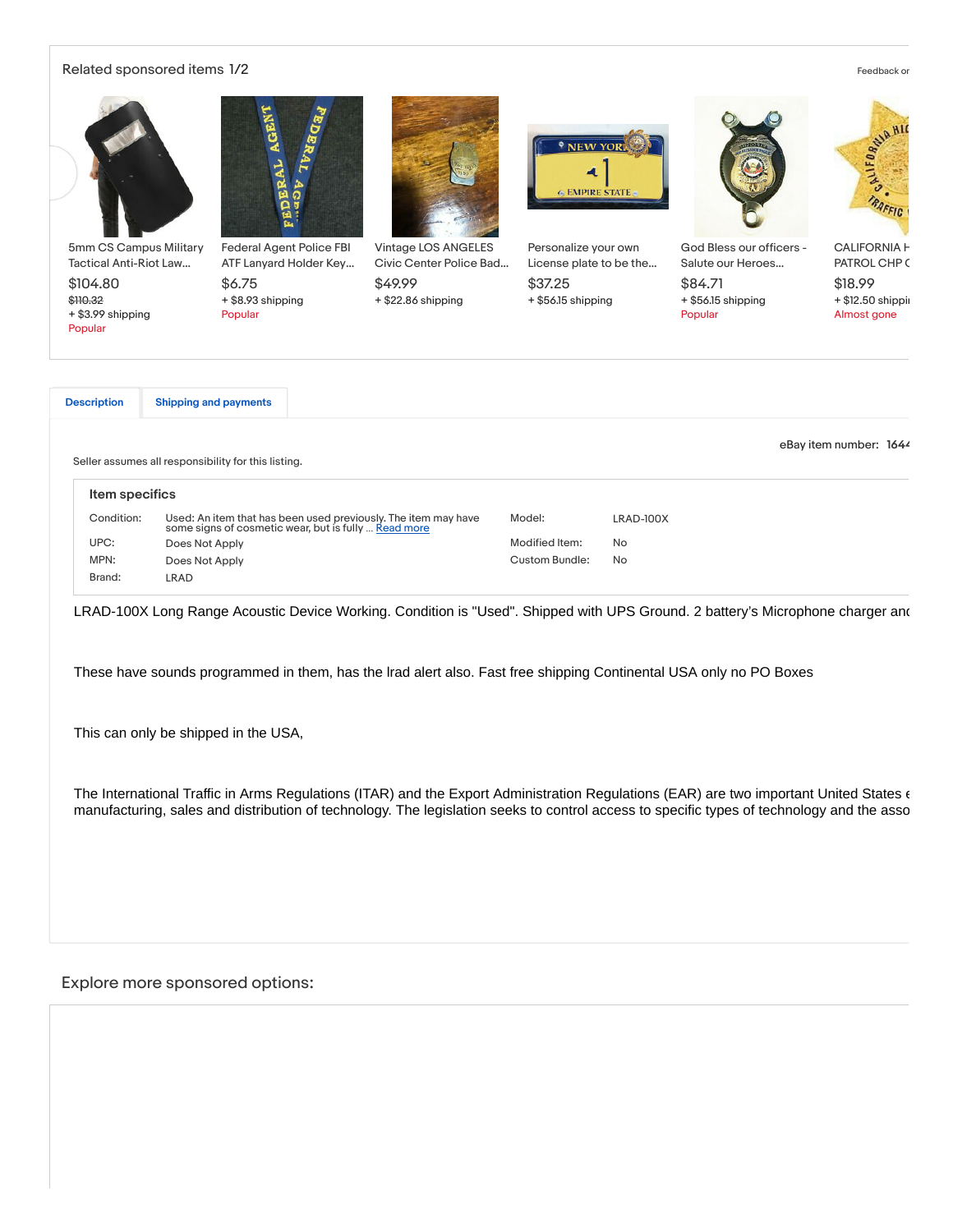

+ \$41.94 shipping K55 [Police](https://pulsar.ebay.com/plsr/clk/0/SADS/9?pld=%7B%22mecs%22%3A%22333391539019d6dd4c7c0b934eaa84448ba434c58950%22%2C%22ampid%22%3A%22PL_CLK%22%2C%22enc%22%3A%22AQAFAAADYGdBZBa9Q5u6Fm3n25pdPnVOKgAQmTS2Yt3TYulv9s6SzpkD0SiHKdMFuNNFuZCaOxzXdK9iP%2By7TmiTlhFwasRhIz5gdjs3xspwkojezXRq3dpFfmEruvRb9W5UW0CN5%2FLy8nhYWKzy1R%2FYm7K2xfmWpQIfCyElvhWn03aUhhcY6HpCui4IRBMeNkUZXH4a7LkDeHmlAZqYapJVzq21WBHdzUZUUr%2F0r4yT4%2FXOr9aTDIbGlvOsVGcxr7PXNjz9A1YdHJrFn8hCumAPQTt0oxAF1UkT%2Bh%2B52Ss%2BF1EaJG5bcel%2F6c05uFKOvsM9zTgiIW0JP9sZZ%2Bhxcumb8R%2F39tVBskZQ8CJuQ6oODtxqFV5kIsqZS4Ny10VgP7uLdffRsAwFhyVXVOhRL0RuniewkUsNpMjNvy%2BpQuhIBzszoeVEcGdQwp1G2us8BAeaSySahznozpT%2B2NS8w7femPLbW8nTcXDymYOxXb7vvNgDsayFg%2B2P8Y7emhhzO2uKQQjLgaewDFsl8ibboGflqtovGDrczuh4K9MlWa1IiOkOWEezPHDoGiwaYLhygphEIMe7iUN1f49h1z6xhozswHQ%2FGrzoiOeiWDKkgQKY1yXl5VY8wUyIIYWXEdffqNpy2Tq5P5eLMmdDUBDgxvw8gbCFzTgNMCiQNvoDjj0%2F9bDWnNWyMCYzx5MlhGT6VvZeSetdMOiJkWEewDi4Bi141kwSpF5ywZh9V%2FjyA5LSYAIVD6yV19ftGSHnnSsqntKsaEtq9X%2FbGKdin6TzDPxBUjCWOOhZQblKE6DsnIQBJlhoEjvuMOJ3qBkb%2BZK43hoF9VWR4TeGT4%2BKrIiVu89PEu5Do3UZkLwQx1B46iUnpZixLq0p8klRMalBZnRxgsrZgdRtYHNzjz%2BGokUYJD9xYZ5cjgMCIYaR4bgGZQZGQ2EduFj9N66s2ud0wEE9235qdwPmbO7XNzIPCN0sRcm2ZWvI4atLsxmgj3roy7kXJeF%2Bb8voP8Cd5vZ8q0C7KT4eNXfGpaYnLaBd8KGMXOTp4G2wefIJWyDtryAnh%2FS12FCCkUFi3VcGjIKEOtyOHfZhx%2BCK2hYEjgovREmBz8goHhvQJc5mHeXQPqtz2uEGlxtgrVowXLPkXm3Yv2hZS8cyUQlTJQ%3D%3D%22%7D) Radar Unit MPH \$37.00 Popular



+ \$26.21 shipping

\$150.00

L3 [Communications](https://pulsar.ebay.com/plsr/clk/0/SADS/9?pld=%7B%22mecs%22%3A%22164152191658d6dd4c7c0b934eaa84448ba434c58950%22%2C%22ampid%22%3A%22PL_CLK%22%2C%22enc%22%3A%22AQAFAAADgJVGvI2sfb5tpN7jtFx8Z06dYO8tzmP6AJ%2Bit9VTtuo1zRDAJ4hcFS1NGv%2FGfttyWePBi98bnj4I3jJrROR1AglvsN1igJv4uk%2Fq5RSG1E55R11fqU0mdyvHXJF0mTsdFn833vzc2IJPnPeCNjSfoVgabbJTXZBVJbkrgAkitqmzVuRDQ7tfgPt2wYfjJMHAo06N8wDA%2B9pwggHNYqb1Xoi36pjbKuoQ%2BC2yc%2FMhPC3FKkNkccWrs1td23MdAFS%2FpUf9y%2BPvmyYtUwETSHf9JCyXS9UoN8dsLbTCiWbHlyxsQRcqGMEP0uSYqrISe8GBOQB61zNdThINWqqwI3GxDgHUqL4sdcqrrcow17SoMvQ2lBz7ta2yB16G23rgL4DZ53nw%2BwfbtjmpOiL5biQIb5NFgNm9Q4%2FIASFvrd4thfYTpgtzfuULCszpAReAgCejP%2F7BbxHOVpzPcbbqKyLsRNlfuPoNtJ2%2FPQiNNehj%2BqooJ6XngbPvwwJXqZCXC68irp4tQd57rO2fuedv3RefQIbeTKB2MnfH4Uf6bRZkcz1CQdvM5T2Xycj9Cwx4Vcgs2RC1cFYODdOskCPhx8lxNOa9FhiouekHXcgBG1hoPQ8ex9AmhcYWc8jI8DOojuhcXNUue%2F93ml5fDJzfF7MtX2AeVdlHyPBtWy29AzyUwDhVwQk%2FDkItgdXFLPX7sp4PqxkRRwj9e2YDon6GZilYewG4zMHObrmorgD3X0eRa9FMZIM4HaVoSpZ2ukvQ3rXSwFzeFJSTyJA9%2F4EqfWemrJKYMAvK6mSFsT0EvB7CU0FKK7xi1k6hMKelNOpJlpSrFZZs4eoHB8cwM5Mt%2BXTZrYf%2BUkq%2FpPO2oBIfvTzgSCTUh6nkxGld233rwoqwo0OCYS8I2FPO6A68fLa%2BaQpCBi5IJO%2BVI%2FZVCdc%2FAEoI1L%2FXhbKSFt2Of1HPYqSDuYCzUj69RNfWywgMycNopgZqCKWlgWr%2FtEH%2FZPnC5IP4AHyKEXbM2BXEI3eqPtNjEf0VbO5Pb4A8lkP6Q7qRfsN8ZWuFxIT86Z0stdqGOhXcHNk6gwZ1WGtzM9j5cKIs2B%2FjPwEsysnL60qCQ3OqK7QGmFGcVkAUFsY7NNtsDaV9TmYZZEeVA5iHOlRPeNV9%2BlLFbD8agCIW6ywPmECddhCKEVNQfp38ArRqine9dnNKTzg0%22%7D) Mobile Vision, Lg. Parts…



+ \$43.17 shipping Digital Ally [DVM-500](https://pulsar.ebay.com/plsr/clk/0/SADS/9?pld=%7B%22mecs%22%3A%22164423578976d6dd4c7c0b934eaa84448ba434c58950%22%2C%22ampid%22%3A%22PL_CLK%22%2C%22enc%22%3A%22AQAFAAADgNwYZHJe1IpR5bg6B%2F53%2BHqQdElpKHYXCgXvMnlxPQqhc5epAU7%2BpJ8U%2FA9FVNbTYBxOqMfk37Celf3G9Cm5TbgeiigIp7%2FxZF7fwgOcc9WB9LFDnB7TdqjLFZyfvOzgh1rvfSzDA8Kx%2FGqCksZTcQdExEyX%2Bdh6FbWzphvg4XSyqdfJJqWnj8ksSCZ6S%2FSWtPL4aGjvtnUSqXFVHB6lWQEWklCJs4gVr57gnmCDyYghQ0EY8v2Qat2uqiC0innNFBoyjjV8QQqKo0OSiWQ8lEyEbN1AoG8sHvJSHBHtHQfC3botk7NzEy3CtDjoL9Y%2FqfxqURlAPPOsrFC0d3roZ0rraPA7E9y1H6ageYKV3x%2B7z9rz95U0lQGPK2quNf41ss1epliVLJ%2FZWS%2BmvSHZp49bSxIuSMaBxkT%2FC8PkZ8eGTuQMaFNSFW%2BRv5qEvEmPtWHXWb9MTXtyQodHnTFse4tXcCCZuF%2BLq%2FfkzsoYGZ2Sw4u5c75FKDLrfAjspzhDQKTr1eMQt0UOvS4YPpisNssFt%2BhEyudgSM0BjxtMCxTCan2uEnqz3LXYDXtK2UETvQcS%2BU2KxzqwJoBg80q0xxASTbWZHoz8z7lSdPb%2FgUxdF6up2xo2VbcF2%2BDiQNNs5SY%2Ff5HlbHm4yylDR7YZ8EqmownTxD6D7aUTfOhl5%2B%2FQlin0UfGWWgwwe0nzAuss5X0FFuQX%2BGIOqv3PdkMBqRPTD9fIr6QWf0qlnpdkjvX6c1uHAP9nSSqbTRnK6Nv00g2et2BP8WFl%2FXinO1OjadR%2FHL47ISQWmcQm59fCuYuGCFkfNaeav3SoN9a8kUpxAHxzjIJ1B8OUdhMIYWE%2FgpyWsvo02rMp6Hri1uV0OHL9xy8%2FrV117jPs2zFYChQ0WUnu3sXByZ8tjDn0SJIkHExuEgqlf6C0OkW9pCbCVFYoa2uDZS6jaC2q%2B11BRsO%2FJl31Wj%2Be1kqQDtRURvmbpYYeS%2FiRmkt3jcErbD%2BYaJzJvG3yPLImBZqwHKH6m4S0dQRQG9iFure%2FuH8%2BDWsfLXLRfHo2l7saAKW%2FlDO6ft1Dje8Qz%2BBt11cMc9nuBmOqDBwGz993yCU2oPMlbL5uS%2B%2BlbH8fs6sAmgjz8Bpcr%2BfaTtcoAdiALf4TWuAorj9k4S9wx5H7A6aU5ILr6JYlXQJ0xN60mAQFONVY6mUk3Bq9%22%7D) - Police Car Mirror Video… \$64.99



+ \$56.92 shipping Servus Firefighter Boots 13 W [Firebreaker](https://pulsar.ebay.com/plsr/clk/0/SADS/9?pld=%7B%22mecs%22%3A%22313274298884d6dd4c7c0b934eaa84448ba434c58950%22%2C%22ampid%22%3A%22PL_CLK%22%2C%22enc%22%3A%22AQAFAAADoJ3QXL7vMHZQ%2FzDoSjTL35N%2FaV9%2FDM5jHMGpIE%2BKeJOdFzNUVb2pEkQxkW5P54k%2FvFMelYVKIyK5zF9r6d5LtgcvgDvTmGWEgpE%2FIno6af8SgZ%2Fklelpty%2BCejng7clxoPL0BeH15d4uxr1kWKwITlcf3wUl8VVCRy70i4%2Fe4Ks14FgoCt9k15bkgLsjHVjq2b6fnLyVDUchr9AZblEI5XOYIdh6JgcJOaA7ravxmhNTCgW2fHmmRlTA4Hu8KE3WJZWrS2ULH%2BNA9sdcd8zF%2BG0IcfyMydYr%2BHoUsoRzgeDIx%2BaYwZwiUOGSXndG8GHGQTXZ%2Fq7NTAQRSea6VPvh8LtnXELdLRELhWiMUfxmVYIVCKxc2NO208G9ZkgO9kjG7i02DNJmVHSsxtc5T1zIdfHEzNVrmWXiwPGQ5Od1YR2%2BcAPqHRI0zyQHHWXCQve1D5hPdSZEU4SG%2F4quEdkw%2Be%2F7o%2FYWmCoUeRsF%2FqxDAGw0DGBxq2YqbPEPke5y8MtdW3HAH3OFmUzbNVcT%2FH5OgHI1mH8RlBaNodQ8LWy6Sdt8wHcatiB2pnMuZ%2FvN12uBTtFQDLEqTPUPGbk3AbdBfvA%2B%2BgUvZB2aFPvpQCAl1uZYBioS31N7x6RoKdlGjmCIMVd3kLj6Lgi1NkpcxRylyEKHtKedcOveL%2BHAFuTI3CfHbBuJ50rIzupq%2FEDSUxy4l%2FrEbg66S4Z4sC9Y%2B%2F5R3pyX3tddkWkjxpjZ9mrX3YgS3R%2FOMRfqSeX4BE%2BF6Y7CVV5zKq2nIYjIxVB23D7xGRii1cqCgRo2LRCv%2Bk5tauHJTm45ujkyF%2FQ9dD1IQIAbnpeqrermodC7FIGFOQhJ3XYMYGMFwXUfVlo5SKInTLU20IRMgqqJOt9lBjfoPN3wEA5TrNvFRFkEs8Qj4BgfhrDDZM8oKjId0jG1v0DwfmzCiN0bySZhNnV1t6%2BYNHJGZVW4zCh1a7XqYKOyt%2FWRRgj3aURhzhlEHGADCEOcX%2BQrVIAk4qvHB8wrmciezkcWrP64YxpomVoJ14bRF2qBk%2Fe%2BN2r2Aj%2B%2BW06b1bzxcBkt1AkZPvwAoaPPIp%2FKfcMCNeWINnp%2BTjU%2BIhy%2FmeGESEmyXm9Ni7GWSjByWQCg%2Fmr4Cw3on3p4M1RoqBYDTsBfJQuRGr2DnUojOiHuHH9i0HwC9h5l7b66dKY3ZMAg3EPmflYZbzBOnw9Ew%2BiZ4oSbyba%2Fvj8pPhXaz%2FBrESjPZ0c%3D%22%7D) Fightin… \$47.77



\$80.00 + \$35.86 shipping L3 Mobile Vision [Flashback](https://pulsar.ebay.com/plsr/clk/0/SADS/9?pld=%7B%22mecs%22%3A%22293763418112d6dd4c7c0b934eaa84448ba434c58950%22%2C%22ampid%22%3A%22PL_CLK%22%2C%22enc%22%3A%22AQAFAAADgAVsxpomanQ864nH9Y4MN97eJOFVshLMTvnfgtt7wqBF8KiWqmxy1tf41BN4k39li%2BSMr4K5TS9u0n6xV0F3NvEQVEQn3EGJoJ6mVvAEQskV43I9mrMm3EMlE59pN2QABs9DzAzDUbyEF%2FH8xOnN6KqbXLRXVo75HdGiF4dZfdsaLQDxVqiYejzs03LM24s4kdw72HBRrB3PTKARoT0KiDoeteMvJhqYAavpnYDny02TqsW2JY8ddMT4xzUlcxP2qfQ%2BrtfLJ0dQqafk%2FxRmgUidcTk9xE04a8MhwLnEppHcTjxDdXeGjT6GbJ%2BCBVgSWChro4%2F%2FMHQMEQRDd%2FfN7Bwu7ABzDuLu0JlE8ItkdXyNCfR%2Fm6mV338BMonSzV%2BEQoFJJ429iYBUygW1IDJgiq8rWRmrRtg2ftfxBEmilek3tgCHiK8sMUB3j2DW3ab1Z5PtxxrWR1ycH5o0Dd6jUJkpkttrg4lUw%2FjyAK0Jd0gB2dWP7N09AZ4y1GItatPfUzM2U6%2B6iluOBd4n7%2FWpWEBgZ8Yg41WigsriLqhGF8Rwax8ByovgaLNr0N%2BNF252bUaBCwoId1nzLH7SS%2Bd%2B9ckOZBcLzwFDJf1XLOAEGqdR7QeCiMvVJ5E1jtmPoZIUHdtJQZrlUFi3p7cwQ2%2B8ScYojMFKG4sSM%2BiQCPJxDDMZ0AwQqf0xZxgax6AgRdhHAX9BY1ZhdheVOrPDpxhWDEjFNdU5z2KHohP2SOPzc3JUp7sVdxnZ9uO6cjnvCEBdvX%2BCjwHs3mgzEjdmenaGmhhRwT%2FUlr6EpXredXSMsAcJ2ST9Q4J1C6IQC4fjt0QRes2tW3Rcptb18iNRSo0W3%2FUXuJS9HfoLcgyeUvYctSvzFIA03xuG292PPfoxu24KDZ8ua4iQCPdE17Y%2F%2BruwQHAriIxxE1y%2FA7SrC4w56MOfLaWh%2FmmLLRE50l67VWxUXrx%2Ff96YOiHJPwkdRZeA8vMyFtcGY7%2Fghw23hB3yw1KFawDJYVmJyySJw3fMyRp5u%2FccOvOxqkWIjFJQRg1%2BdGL7%2FnRMANV2wk%2B6yI%2BJ1IU4mulD9guvPirKk52qVa1Vyf8cJIKQRpPuTJ6AuAROwQ3ztK2UozvH21eQf6JKJFf5LokxlHLUZzzsVy7KKzhy4%2BvoOyfskoc%2FWIc9IYpNBLqTL4hyfo37ElgSmqFfsLqK%22%7D) 2 Police Dash… \$60.00



 $+$ \$15.04 shippin Watch Guard D [Digital](https://pulsar.ebay.com/plsr/clk/0/SADS/9?pld=%7B%22mecs%22%3A%22303591102589d6dd4c7c0b934eaa84448ba434c58950%22%2C%22ampid%22%3A%22PL_CLK%22%2C%22enc%22%3A%22AQAFAAADkBspe47QfS8PA2U6gpMD7p6%2BAUZbttmid1gCaGWGtIPXnvoydXHJyDm%2BfpUiY91DDwunk3eA%2BG2kU9l5BbfdOeRTrtLbMJGY2J9zronY2m20WsozkiY1J440aWmib7NamSCRTkGWogNFNLdJOmNFQd857mA5r5N7XUPydZvXdi8L7x%2BwNPlz8ueU0moE6AcIn5mitOV210NI37KsCbo%2BmKVQUSNqNy95li86cmwSJQA7hdwoYAylI4u1sm5TIEE2glYRg0YHZCgG6KK8SmSE5OSsjM000TB8rTS1cQVSppdVeClRlF9GEz%2B49jIEFTRv83Ou1CvHMwOg7VxQqThFWY1Oto2UBowDIY9rTWY9nSYzypIRLkKMQGC6rwK4wqwFYdO9vw78qO2i7sAE%2BcZZ3cuAti9jXs0vI%2FTBVOIFyV1CRu3mg%2FH8RW2So8iAr0476hH9Uig%2FPmLoyUcp1B%2FI1NY449ltBtATt9wUQvBoKV9I3iF97107Jy4Y%2FvTb7x5hnvOXTQiGu5cdOsS4xDIpoqEOj%2BB%2FsvUcS1jQT8%2Ftvv%2Bv9%2BmWi5Xq8V%2B47PrSASsRhw5ig7%2Fgp0%2BpqIKLqxRDrHIkaHDLPGiIyLgidstoNjD3vtQTKg0ePHUAxIB8ig4QXXR9Vw9qY7ExhM0npXlAfq%2Bz8xUwlLObfwcbeKq2EpJ6Ab88McWmg7Rf%2BXxEWUdL33%2BCTnv87DqLeCInSPpp1whQV0UiBRlB0%2BxjvnU%2Fb7ZYSezouprrfAjAoy0Zt707HQwk2o6ls8jl2MyncY9qxJn0FOSyxbzm20WPueXASyWcfPzUhpsrOvYLnmbx0vjCYrUArDG961HHlXIgIJkWEv2ydgyZadNykF%2FqsVk9nrwFCuYIzQFT%2B56INYaBevYfoN93NkbkCAt1ChIzZfp8DD0ZHXb589%2F%2F%2F5%2FDbQiOt%2F8p7GphpbKD2x%2FVzgQHFG7R3rEfrNaOTSlAb7QMXP3VSK4i%2Fc0y6I1L%2BQ8rsII%2Fexucdm9clGb%2FPV%2BD7anK2BFb0Eq0bdF7Pr%2BPKrBDMwqpr%2FJtxv4z50Sh5uMu%2BRWLEOiFh325RrLreQm7EOWEiHOnke%2FsgvMA%2BV8M2nk3ENFmwZjbdO45wmU0NHnbGb9KdPrW%2BxHXiZ1s6Ph9EHGDtCg6IrPVJiL6yy4Ajff0Pe8IBCZ2gyhUVpTPeWEI6a6cM5iw2rWDN94pdAaL2oolxaOrgg%3D%3D%22%7D) Video S \$34.99

People who viewed this item also viewed 1/2 [Feedback](https://connect.ebay.com/srv/survey/a/merch.algo?ctx=itemIDs%3d232601146140%2C274518606092%2C264812612558%2C153440485476%2C293717952449%2C164423578976%2C233720823586%2C252919869322%2C333745204886%2C293763416919%2C143666083300%2C324004764825%26seedIDs%3d164444185377%26plmtID%3D100010%26pageID%3D2047675%26impID%3Db0fe8ac121c14b85ada81afc8ecde6f4) on the state of the state of the state of the state of the state of the state of the state of the state of the state of the state of the state of the state of the state



+ \$43.00 shipping LRAD 500X Long Range [Acoustic](https://www.ebay.com/itm/LRAD-500X-Long-Range-Acoustic-Device/232601146140?_trkparms=aid%3D1110006%26algo%3DHOMESPLICE.SIM%26ao%3D1%26asc%3D20131231084308%26meid%3Db0fe8ac121c14b85ada81afc8ecde6f4%26pid%3D100010%26rk%3D1%26rkt%3D12%26sd%3D164444185377%26itm%3D232601146140%26pmt%3D0%26noa%3D1%26pg%3D2047675%26algv%3DDefaultOrganic&_trksid=p2047675.c100010.m2109) Device \$3,500.00



+ \$155.74 shipping (1) Gimbal Mount from LRAD Long [Range…](https://www.ebay.com/itm/1-Gimbal-Mount-from-LRAD-Long-Range-Acoustic-Device-Harmonic-Drive/274518606092?_trkparms=aid%3D1110006%26algo%3DHOMESPLICE.SIM%26ao%3D1%26asc%3D20131231084308%26meid%3Db0fe8ac121c14b85ada81afc8ecde6f4%26pid%3D100010%26rk%3D2%26rkt%3D12%26sd%3D164444185377%26itm%3D274518606092%26pmt%3D0%26noa%3D1%26pg%3D2047675%26algv%3DDefaultOrganic&_trksid=p2047675.c100010.m2109) \$250.00



+ \$25.24 shipping LRAD MP3 [Download](https://www.ebay.com/itm/LRAD-MP3-Download-Cable-Long-Range-Acoustic-Device-Cable-B1/264812612558?_trkparms=aid%3D1110006%26algo%3DHOMESPLICE.SIM%26ao%3D1%26asc%3D20131231084308%26meid%3Db0fe8ac121c14b85ada81afc8ecde6f4%26pid%3D100010%26rk%3D3%26rkt%3D12%26sd%3D164444185377%26itm%3D264812612558%26pmt%3D0%26noa%3D1%26pg%3D2047675%26algv%3DDefaultOrganic&_trksid=p2047675.c100010.m2109) Cable. Long Range… \$100.00



\$950.00 + \$30.32 shipping [Genetec](https://www.ebay.com/itm/Genetec-Inc-AutoVu-Sharp-XGA-License-Plate-Reader-Camera-AU-S-XGA-W12780-U-Mount/153440485476?_trkparms=aid%3D1110006%26algo%3DHOMESPLICE.SIM%26ao%3D1%26asc%3D20131231084308%26meid%3Db0fe8ac121c14b85ada81afc8ecde6f4%26pid%3D100010%26rk%3D4%26rkt%3D12%26sd%3D164444185377%26itm%3D153440485476%26pmt%3D1%26noa%3D1%26pg%3D2047675%26algv%3DDefaultOrganic&_trksid=p2047675.c100010.m2109) Inc AutoVu Sharp XGA License Plate… \$500.00



\$20.00

\$15.00



+ \$34.07 shipping L3 Mobile Vision [Flashback](https://www.ebay.com/itm/L3-Mobile-Vision-Flashback-2-3-Police-Dash-Cam-Camera-System-HD-DVR-Only-Lot-L/293717952449?_trkparms=aid%3D1110006%26algo%3DHOMESPLICE.SIM%26ao%3D1%26asc%3D20131231084308%26meid%3Db0fe8ac121c14b85ada81afc8ecde6f4%26pid%3D100010%26rk%3D5%26rkt%3D12%26sd%3D164444185377%26itm%3D293717952449%26pmt%3D1%26noa%3D1%26pg%3D2047675%26algv%3DDefaultOrganic&_trksid=p2047675.c100010.m2109) 2/3 Police Da…

+ \$43.17 shippin [Digital](https://www.ebay.com/itm/Digital-Ally-DVM-500-Police-Car-Mirror-Video-Surveillance-with-Camera-Parts-1/164423578976?_trkparms=aid%3D1110006%26algo%3DHOMESPLICE.SIM%26ao%3D1%26asc%3D20131231084308%26meid%3Db0fe8ac121c14b85ada81afc8ecde6f4%26pid%3D100010%26rk%3D6%26rkt%3D12%26sd%3D164444185377%26itm%3D164423578976%26pmt%3D1%26noa%3D1%26pg%3D2047675%26algv%3DDefaultOrganic&_trksid=p2047675.c100010.m2109) Ally DV Police Car Mir \$64.99

### More from this seller [Feedback](http://qu.ebay.com/survey?srvName=merchandising+%28merch1%29&extparam=pageid%3d2047675%26plmtid%3d100047) on the second service of the second service of the second service of the second service of the second service of the second service of the second service of the second service of the second s



+ \$62.13 shipping WELCH ALLYN MicroTymp 2 [Tympanometer](https://www.ebay.com/itm/WELCH-ALLYN-MicroTymp-2-Tympanometer-With-Printer-30-Day-Warranty/164085764838?_trkparms=aid%3D1110012%26algo%3DSPLICE.SOIPOST%26ao%3D1%26asc%3D20190711095549%26meid%3D634f184f87c243fcaf121f47b4674316%26pid%3D100047%26rk%3D1%26rkt%3D5%26sd%3D164444185377%26itm%3D164085764838%26pmt%3D0%26noa%3D1%26pg%3D2047675%26algv%3DSellersOtherItemsV2%26brand%3DWelch+Allyn&_trksid=p2047675.c100047.m2108) With… \$799.00



+ \$49.19 shipping Philips Avalon CTS [Docking](https://www.ebay.com/itm/Philips-Avalon-CTS-Docking-Station-With-ECG-Module-30-Day-Warranty/164190874081?_trkparms=aid%3D1110012%26algo%3DSPLICE.SOIPOST%26ao%3D1%26asc%3D20190711095549%26meid%3D634f184f87c243fcaf121f47b4674316%26pid%3D100047%26rk%3D2%26rkt%3D5%26sd%3D164444185377%26itm%3D164190874081%26pmt%3D0%26noa%3D1%26pg%3D2047675%26algv%3DSellersOtherItemsV2%26brand%3DPhilips&_trksid=p2047675.c100047.m2108) Station With EC… \$199.00



+ \$134.09 shipping Sperian Titmus i300 Series Vision [screener…](https://www.ebay.com/itm/Sperian-Titmus-i300-Series-Vision-screener-with-Remote-Control-30-Day-Warranty/164096599381?_trkparms=aid%3D1110012%26algo%3DSPLICE.SOIPOST%26ao%3D1%26asc%3D20190711095549%26meid%3D634f184f87c243fcaf121f47b4674316%26pid%3D100047%26rk%3D3%26rkt%3D5%26sd%3D164444185377%26itm%3D164096599381%26pmt%3D0%26noa%3D1%26pg%3D2047675%26algv%3DSellersOtherItemsV2&_trksid=p2047675.c100047.m2108) \$399.00



+ \$144.93 shipping Boston Scientific Alair ATS 200 RF [Generator](https://www.ebay.com/itm/Boston-Scientific-Alair-ATS-200-RF-Generator-With-Footpedal-30-Day-Warranty/164085766396?_trkparms=aid%3D1110012%26algo%3DSPLICE.SOIPOST%26ao%3D1%26asc%3D20190711095549%26meid%3D634f184f87c243fcaf121f47b4674316%26pid%3D100047%26rk%3D4%26rkt%3D5%26sd%3D164444185377%26itm%3D164085766396%26pmt%3D0%26noa%3D1%26pg%3D2047675%26algv%3DSellersOtherItemsV2%26brand%3DBoston+Scientific&_trksid=p2047675.c100047.m2108) With… \$998.00



+ \$100.79 shipping Medela [Symphony](https://www.ebay.com/itm/Medela-Symphony-2-0-Hostpital-Grade-Breast-Pump-650-hours-0-errors-Working/164170967268?_trkparms=aid%3D1110012%26algo%3DSPLICE.SOIPOST%26ao%3D1%26asc%3D20190711095549%26meid%3D634f184f87c243fcaf121f47b4674316%26pid%3D100047%26rk%3D5%26rkt%3D5%26sd%3D164444185377%26itm%3D164170967268%26pmt%3D0%26noa%3D1%26pg%3D2047675%26algv%3DSellersOtherItemsV2&_trksid=p2047675.c100047.m2108) 2.0 Hostpital Grade Breast… \$499.00

### Back to [search](javascript:history.go(-1)) results

More to explore: Bakes Sound [Specula](https://www.ebay.com/b/Sims-Sound-Specula-Sounds/185169/bn_120228036) & [Sound](https://www.ebay.com/b/Van-Buren-Sound-Specula-Sounds/185169/bn_118466959)s, Pratt Sound Specula & Sounds, Dittel Sound Specula & Sound Specula & Sounds, Van Buren Sound Specu Urethral [Specula](https://www.ebay.com/b/Urethral-Specula-Sounds/185169/bn_115392868) & Sounds, Test [Equipment](https://www.ebay.com/b/Test-Equipment-Sound-Level-Meters/25423/bn_7649518) Sound Level Meters, Graves [Speculum](https://www.ebay.com/b/Graves-Speculum-Specula-Sounds/185169/bn_115392863) Specula & Sounds, Medical & Lab [Equipment,](https://www.ebay.com/b/Medical-Lab-Equipment-Devices/184520/bn_96974101) Devices, [Industrial](https://www.ebay.com/b/Industrial-Work-Gloves/67023/bn_16562402) Work Gloves